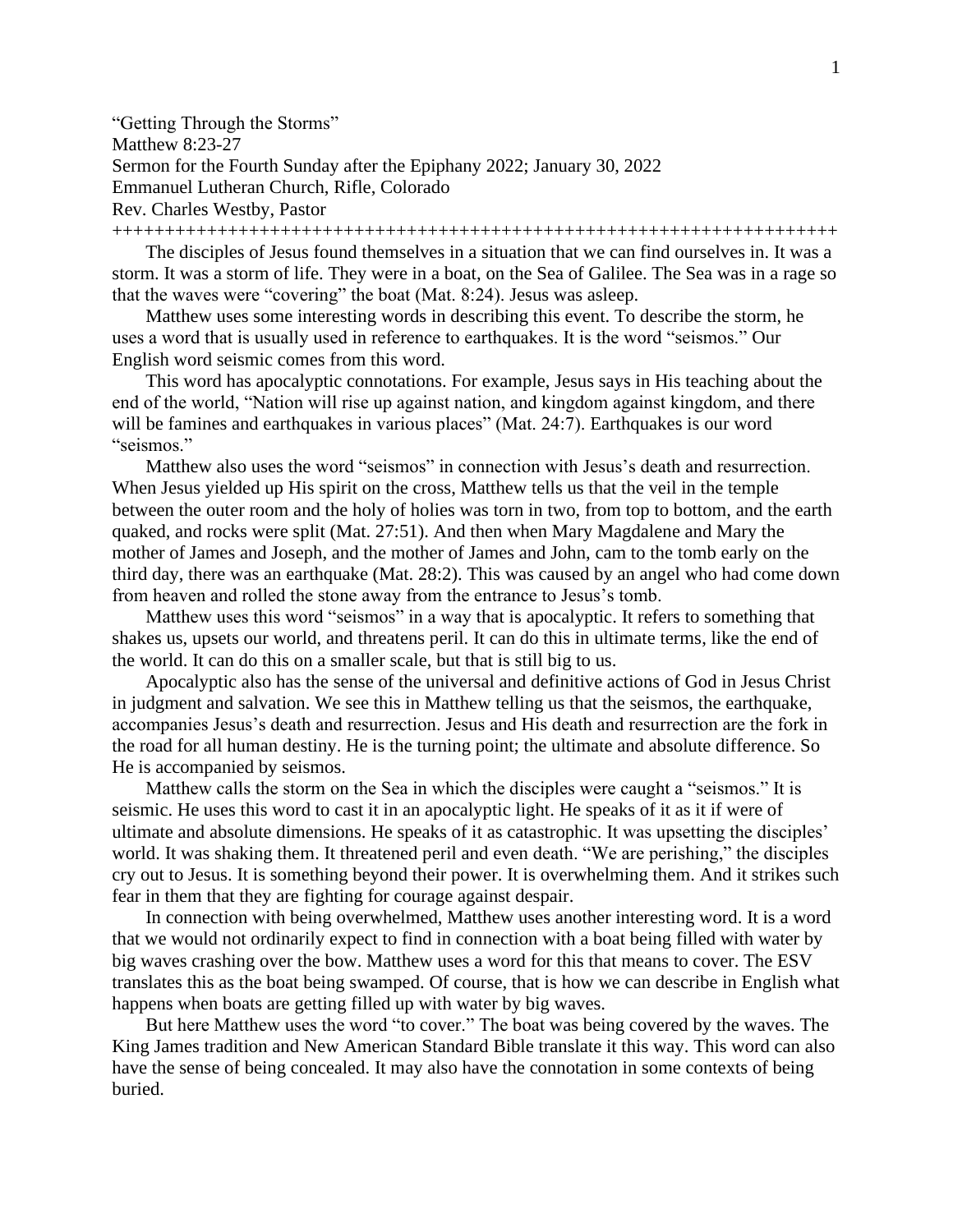So Matthew is saying that the storm was so great that one could not see the boat anymore. The waves were so big that the boat was being buried, and the disciples with it.

Matthew is using language that makes us think of being so overwhelmed as to be covered, even buried, by the waves. And this being covered conceals our true selves from view. All we see is the storm.

So Matthew is talking about storms that can arise in life that are cataclysmic and have apocalyptic dimensions. Our lives seem to be overwhelmed by them. And life and what is good in life can seem to be concealed behind the storm. What we see is the storm, not the good, not what we truly are, not what we were meant to be. The storm seems to define what we are as far as what can be seen, and what is felt, and what is experienced. Is that it then?

No, it isn't, because there is someone else in the story. Jesus is there.

Now at first it seems like Jesus is not much help. He is sleeping. Someone might just want to say at that point, "so what" that Jesus is there. He's asleep. What good is He going to do in the situation?"

This can be so often how it seems. God is asleep. Jesus is asleep. Here I am in the storm, but God is sleeping. That is exactly what the disciples were thinking.

Why does it seem like God and Jesus are sleeping? Because they are allowing the storm to rage. Jesus is sleeping while the storm rages.

Of course, God and Jesus are not really sleeping, though they do allow storms to rage for a while in their infinite wisdom; and even allow them to bring death. Jesus as God the Son sleeping in this storm can show us this. Still, God is present. And Jesus having complete faith in the midst of it shows us that God is still in charge, no matter what it might look like on the surface.

Jesus is there. God is there in the midst of the storm.

The disciples did the right thing. They came to Jesus to wake Him up. They cried out to Him: "Lord. Save [us]. We are perishing" (Mat. 8:25).

And Jesus arose. Matthew uses the same word here that the angel used when he told the woman that Jesus was alive again: "He is not here; for He is risen, as He said" (Mat. 28:6).

Jesus arose. In the midst of the storm, He arose.

And He spoke. He rebuked the wind and the sea, and there was a great calm.

What sort of person is this that even the wind and sea obey Him? Yes indeed, what sort of a person is this who Himself was buried in the storm, yet who arose out of the midst of it. Yes indeed, who is this person who has all power over nature yet who joins us in the midst of the storm and arises in the midst of it to still it?

Now what do we see? We do not see a boat with men on it concealed, covered, even buried by waves. We see a boat on the sea with men on it in full view, alive, at peace. Things are as they should be.

Matthew paints a picture with his account of this episode in the life of Jesus and His disciples that places our lives in an apocalyptic perspective. These apocalypses can be little ones in our lives that Jesus arises and stills. They can be bigger ones where the storm brings death. On a bigger scale of human history they can be smaller shakings, and then bigger ones, and then the Big One, at the end of the age.

Jesus is there in all of these, so God is there. But it may seem that He is asleep because the storm rages, life is shaken. But Jesus shows us that God is always with us in the storm, not absent, but present.

Why does He let the storm rage? Why does He let death come? Why does He let evil seem